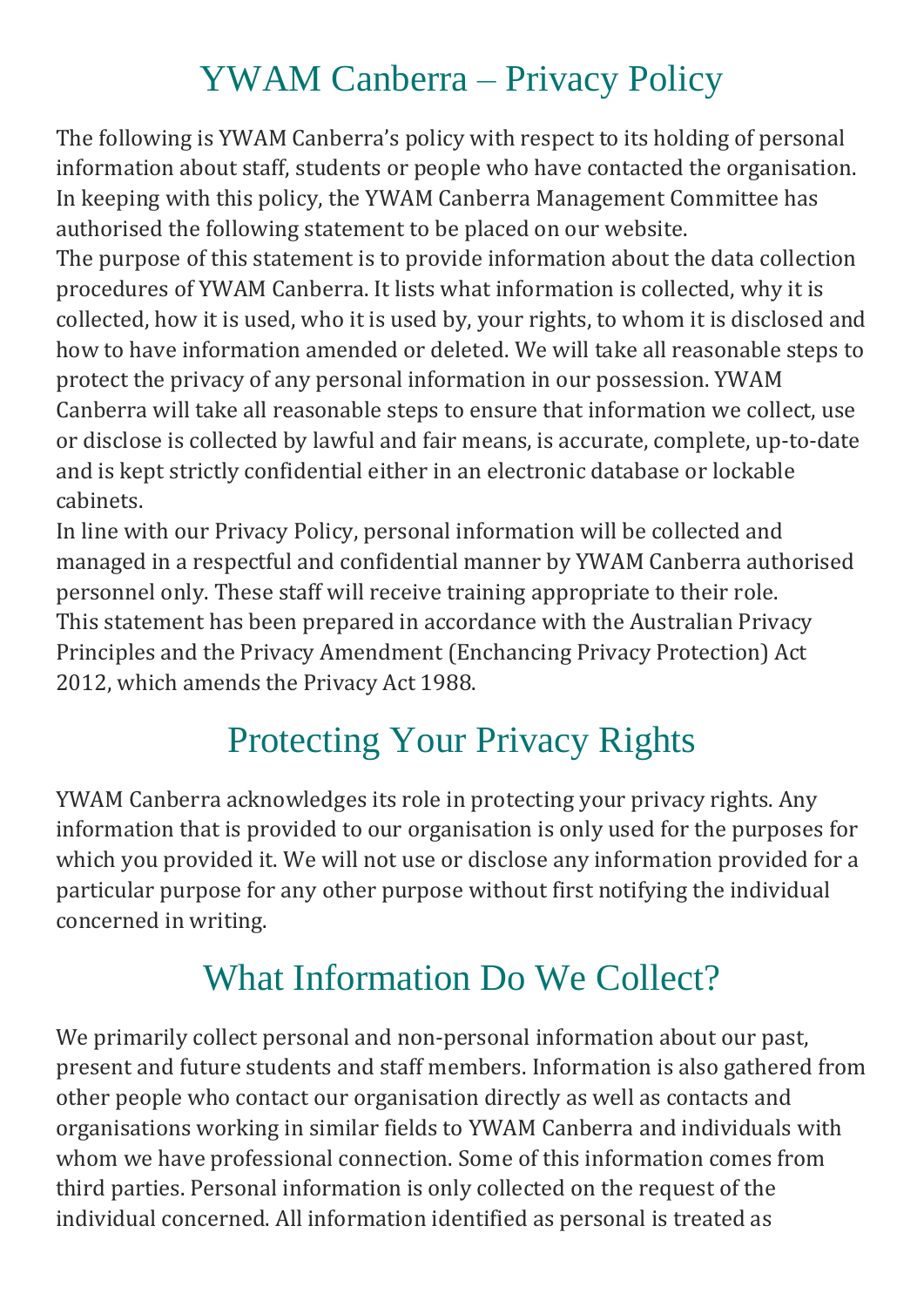confidential; this includes credit card details from third parties and government related identifiers.

If unrequested personal information is received from any party, we will determine whether the information is pertinent to our use, within a reasonable period of time. If it is not, we will de-identify or destroy it.

#### **Why we collect your personal information**

As a registered training organisation (RTO), we collect your personal information so we can process and manage your enrolment in a vocational education and training (VET) course with us. We will need certain information if you wish to enrol in a VET course with us.

#### **How we use your personal information**

We use your personal information to enable us to deliver VET courses to you, and otherwise, as needed, to comply with our obligations as an RTO.

### **How we disclose your personal information**

We are required by law (under the *National Vocational Education and Training Regulator Act 2011* (Cth) (NVETR Act)) to disclose the personal information we collect about you to the National VET Data Collection kept by the National Centre for Vocational Education Research Ltd (NCVER). The NCVER is responsible for collecting, managing, analysing and communicating research and statistics about the Australian VET sector.

We are also authorised by law (under the NVETR Act) to disclose your personal information to the relevant state or territory training authority.

### **How the NCVER and other bodies handle your personal information**

The NCVER will collect, hold, use and disclose your personal information in accordance with the law, including the *Privacy Act 1988* (Cth) (Privacy Act) and the NVETR Act. Your personal information may be used and disclosed by NCVER for purposes that include populating authenticated VET transcripts; administration of VET; facilitation of statistics and research relating to education, including surveys and data linkage; and understanding the VET market. The NCVER is authorised to disclose information to the Australian Government Department of Education, Skills and Employment (DESE), Commonwealth authorities, State and Territory authorities (other than registered training organisations) that deal with matters relating to VET and VET regulators for the purposes of those bodies, including to enable:

· administration of VET, including program administration, regulation, monitoring and evaluation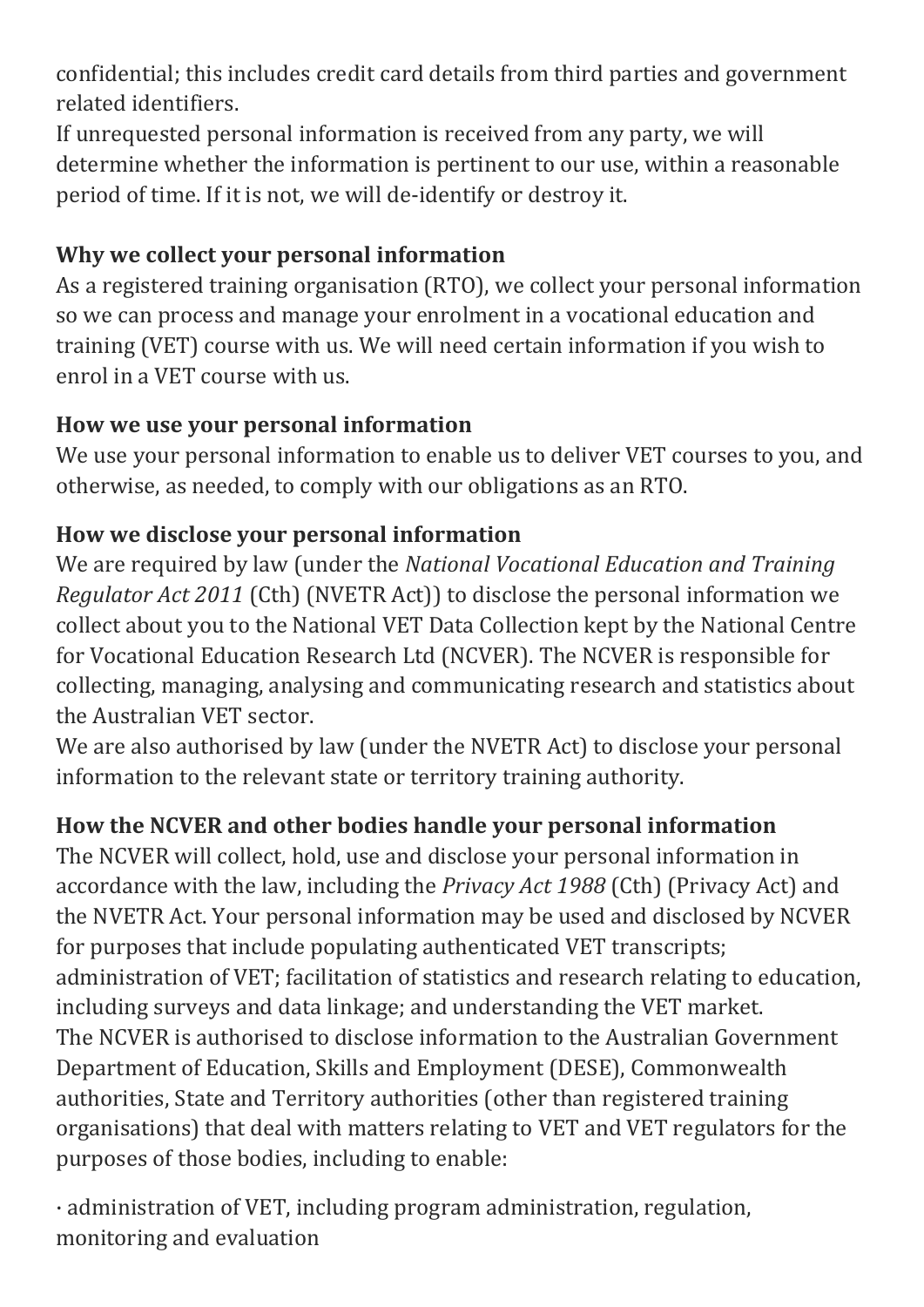· facilitation of statistics and research relating to education, including surveys and data linkage

· understanding how the VET market operates, for policy, workforce planning and consumer information.

The NCVER may also disclose personal information to persons engaged by NCVER to conduct research on NCVER's behalf.

The NCVER does not intend to disclose your personal information to any overseas recipients.

For more information about how the NCVER will handle your personal information please refer to the NCVER's Privacy Policy at [www.ncver.edu.au/privacy](http://www.ncver.edu.au/privacy)

For more information on how the ACT government handles your personal information please refer to their Privacy Policy.

If you would like to seek access to or correct your information, in the first instance, please contact us using the contact details listed below.

DESE is authorised by law, including the Privacy Act and the NVETR Act, to collect, use and disclose your personal information to fulfil specified functions and activities. For more information about how the DESE will handle your personal information, please refer to the DESE VET Privacy Notice at [https://www.dese.gov.au/national-vet-data/vet-privacy-notice.](https://www.dese.gov.au/national-vet-data/vet-privacy-notice)

#### **Surveys**

You may receive a student survey which may be run by a government department or an NCVER employee, agent, third-party contractor or another authorised agency. Please note you may opt out of the survey at the time of being contacted.

#### **Contact information**

At any time, you may contact YWAM Canberra to:

- · request access to your personal information
- · correct your personal information
- · make a complaint about how your personal information has been handled
- · ask a question about this Privacy Notice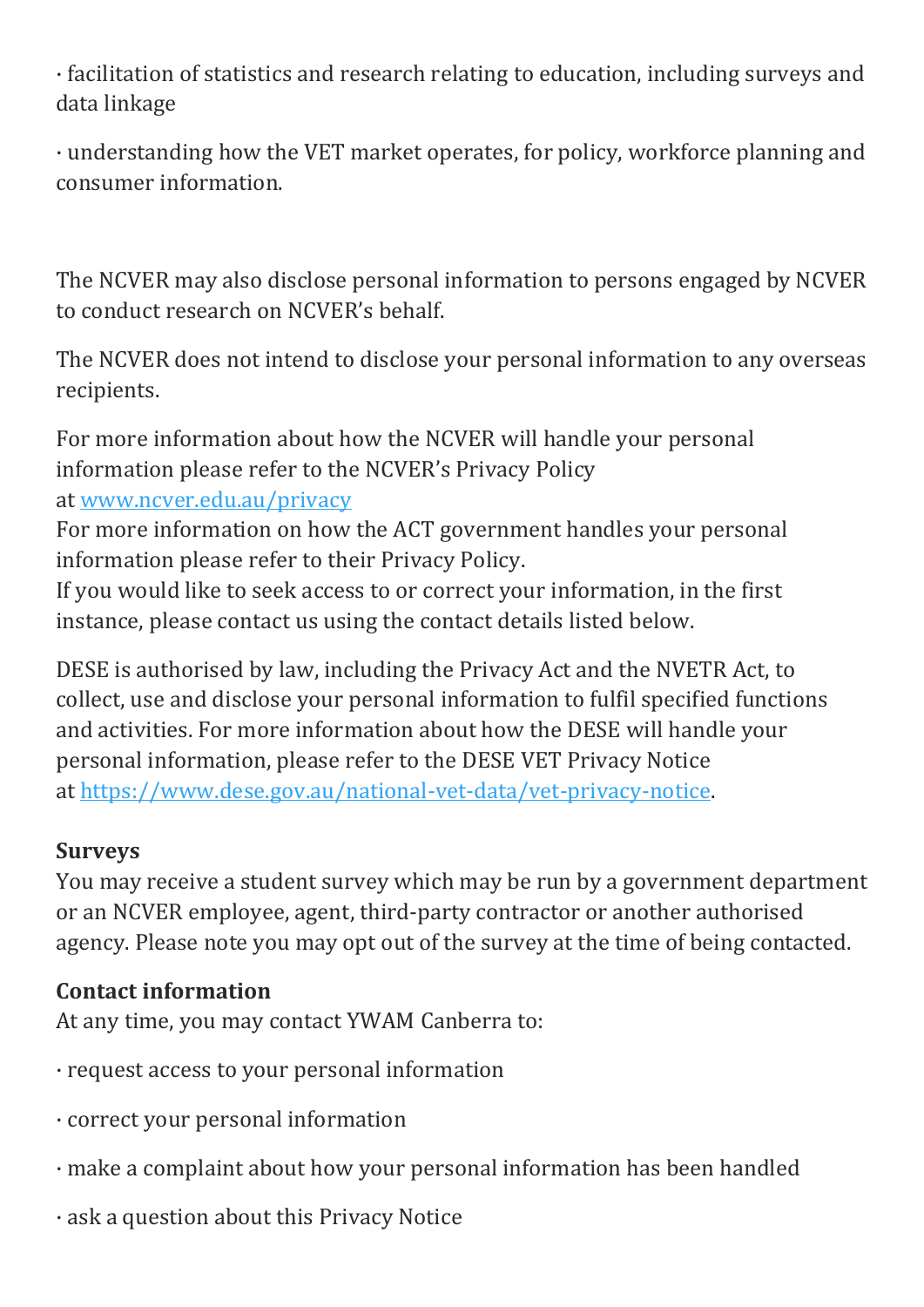All student assessment materials, including observation reports and student responses to formal written questions are stored for a period of 6 months after completion of their training requirement, in accordance with the requirements of the Australian Skills Qualification Authority (ASQA). Further information is available here: [https://www.asqa.gov.au/faqs/what-student-assessment-items](https://www.asqa.gov.au/faqs/what-student-assessment-items-do-i-need-keep-and-how-long-do-i-need-keep-them)[do-i-need-keep-and-how-long-do-i-need-keep-them](https://www.asqa.gov.au/faqs/what-student-assessment-items-do-i-need-keep-and-how-long-do-i-need-keep-them)

International students who study at YWAM Canberra do so under a national code that is established under the *Educational Services for Overseas Students (ESOS) Act, 2000*. Under this act, YWAM Canberra is registered as a training provider to overseas students on the Commonwealth Register of Institutions and Courses for International Students (CRICOS) as provider number 02205D. One obligation under this code is to maintain the records of student assessments for a period of at least two years. Further information is available

#### here: [https://www.asqa.gov.au/faqs/how-long-must-cricos-student-assessment](https://www.asqa.gov.au/faqs/how-long-must-cricos-student-assessment-items-be-kept)[items-be-kept](https://www.asqa.gov.au/faqs/how-long-must-cricos-student-assessment-items-be-kept)

ASQA also requires records to be kept of all statements of attainment and certificates awarded under the Australian Qualifications Framework (AQF) for a period of 30 years. This includes data required to be able to accurately identify past students in order to reissue certificates as needed. The data retained is the same as the data reported to AVETMISS. Further information is available here: [https://www.asqa.gov.au/faqs/what-records-learner-aqf-certification](https://www.asqa.gov.au/faqs/what-records-learner-aqf-certification-documentation-do-i-need-keep-clause-34)[documentation-do-i-need-keep-clause-34](https://www.asqa.gov.au/faqs/what-records-learner-aqf-certification-documentation-do-i-need-keep-clause-34)

As a Registered Training Organisation (RTO), number 30614, YWAM Canberra also collects students enrolment and course completion data as part of the Unique Student Identifier (USI) scheme. All students who complete vocational training in Australia must be a part of this scheme, and have their details collected, in order to be awarded course statements of attainment and course completion certificates. Students who have a genuine objection to having participating in this scheme and having their data reported can apply for an exemption via the process found here: [https://www.usi.gov.au/training](https://www.usi.gov.au/training-organisations/training-organisation-requirements/exemptions-individuals/how-apply)[organisations/training-organisation-requirements/exemptions-individuals/how](https://www.usi.gov.au/training-organisations/training-organisation-requirements/exemptions-individuals/how-apply)[apply](https://www.usi.gov.au/training-organisations/training-organisation-requirements/exemptions-individuals/how-apply)

YWAM Canberra is part of a global tertiary study network known as the University of the Nations (UofN). The training that YWAM Canberra offers is accredited through the UofN, and their subsidiary representative body in Australia, the Institute for the Nations (IforN). Study completed at YWAM Canberra can count towards associate and bachelor degrees with the UofN. For this reason, details of student enrolments and course completion details are also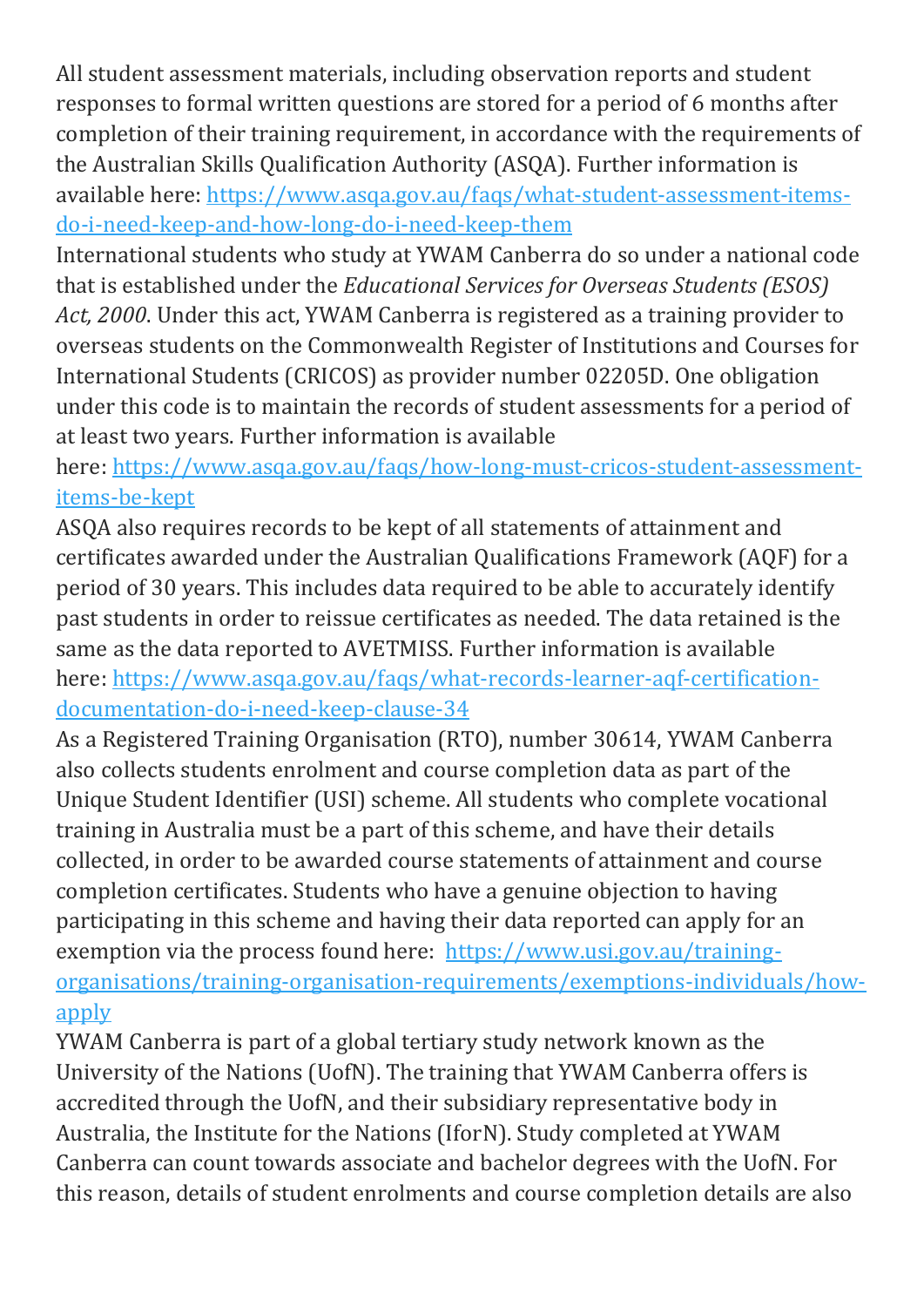reported to IforN and UofN. Further information on accreditation, and the various degree programs offered through UofN can be found here: <http://uofn.edu/> YWAM Canberra will not disclose any personal information to any other third parties unless the individual concerned provides indication via their signed permission that disclosure may occur. These third parties may be located in Australia or overseas locations.

After obtaining signed permission, YWAM Canberra may disclose personal information to third parties for the purposes of direct marketing for our organisation. This will not include sensitive information.

# How and why we collect personal information

We collect information from staff and student applications, their associated referees, online surveys and payment receipts. Where appropriate, this information is collected to keep accurate records, to process payments, to assist in specific activities conducted by our organisation and to keep members and associated bodies informed of our work.

All required personal information is directly related to the organisation's functions and activities for participants. If any further information is required in regards to any participants, we may contact the appropriate referee.

## Your Rights

All persons or organisations for whom we have details recorded have the right to ask for a copy of these details free of charge at any time. Persons also have the right to update and/or alter their details at any time. In order to do so, we ask that they submit a 'Request to View Personal Records', which can be provided on request. YWAM Canberra will promptly remove the name of any individual from its database or mailing lists upon that person making such a request in writing, and will not make its mailing lists or any part thereof available to any third party for their use. No third parties can access personal files without written permission from the individual whose information has been requested. Requests will be processed by YWAM Canberra within 30 days with a written notice of explanation in cases of refusal. Personal information collected will not be disclosed, nor details altered until your identity has been confirmed. All persons contacting our organisation have the option of remaining anonymous but it may prevent them from participation in activities that we run.

YWAM Canberra will make every reasonable effort to ensure that children's privacy and other rights are respected and not compromised. It is however,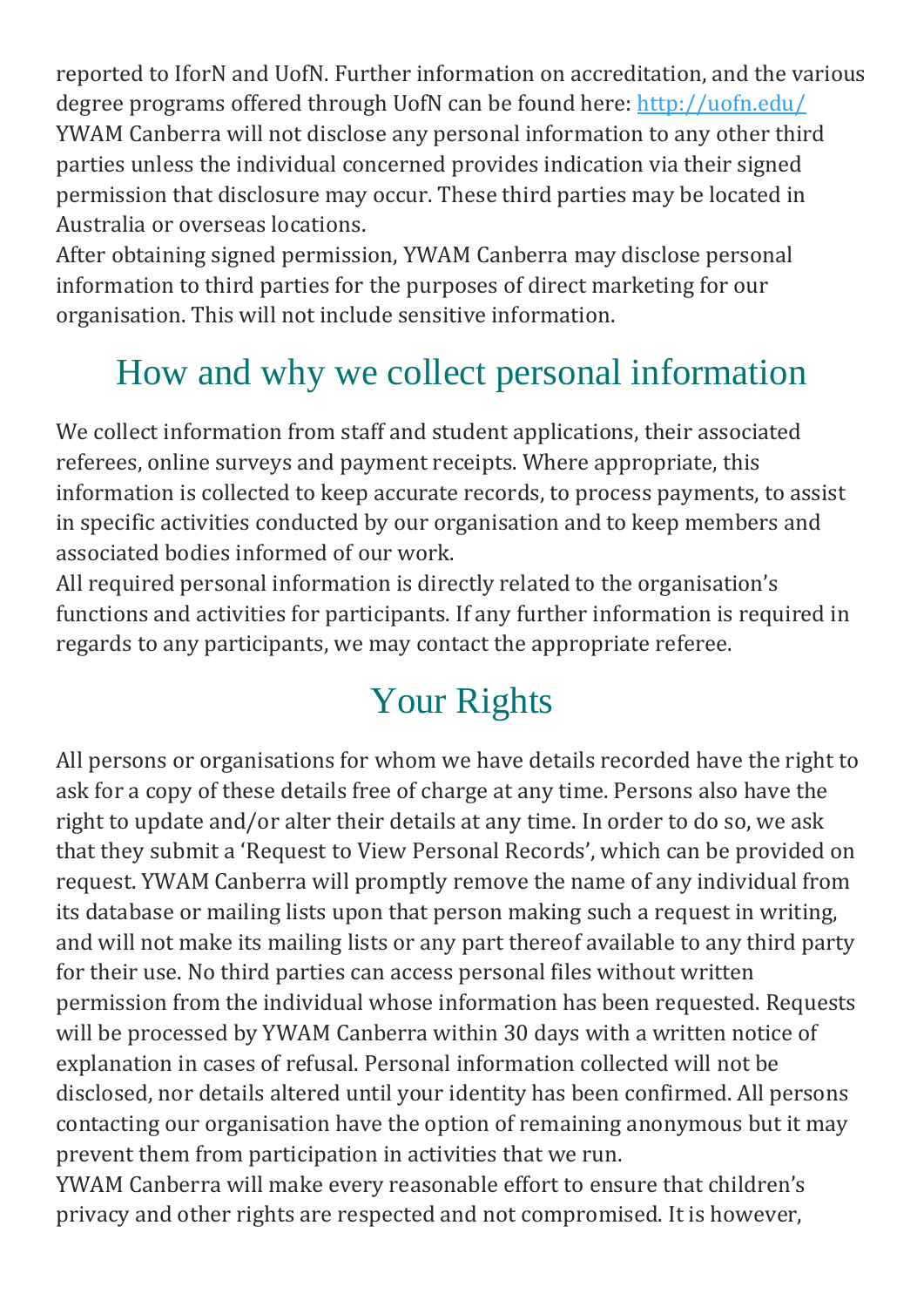ultimately the responsibility of parents to monitor their children's internet, phone and our communication technology usage.

With the exception of an independent minor, underage participants cannot access or change personal information without parent/guardian consent. For further information about our work with minors, please see the YWAM Canberra child protection policy that can be provided on request.

YWAM Canberra – Website This privacy statement applies to the site known as www.ywamcanberra.org

## **Cookies**

We use technologies, such as cookies, to customise content and advertising, to provide social media features and to analyse traffic to the site. We also share information about your use of our site with our trusted social media, advertising and analytics partners.

Users may choose to set their web browser to refuse cookies, or to alert them when cookies are being sent. If they do so, some parts of this site may not function properly.

## Google AdSense

Some of YWAM Canberra's online advertising may be served by Google. Google's use of the DART cookie enables it to serve advertisements to Users based on their visit to our site and other sites on the Internet. DART uses "non personally identifiable information" and does NOT track personal information about you, such as your name, email address or physical address. You may opt out of the use of the DART cookie by visiting the Google ad and content network privacy policy at http://www.google.com/privacy\_ads.html

### Links to Other Internet Sites

Our website may contain links to other sites. Other sites may also have links to our site. Please note that YWAM Canberra cannot take responsibility for content, privacy practices or business practices at these external sites.

### Maintaining Your Information/Questions About Privacy: